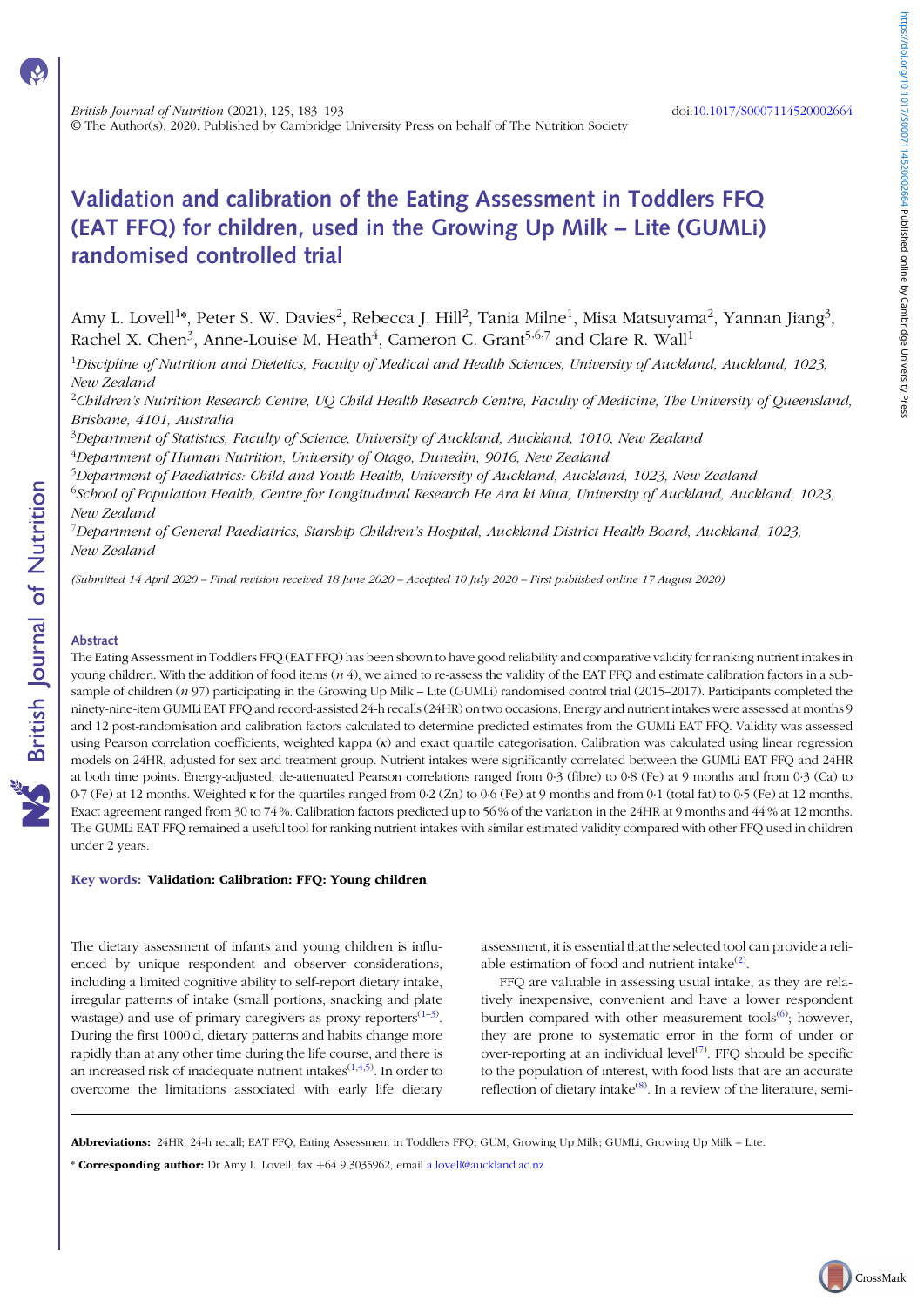https://doi.org/10.1017/50007114520002664 Published online by Cambridge University Press https://doi.org/10.1017/S0007114520002664 Published online by Cambridge University Press

quantitative FFQ have been judged to be acceptable instruments for estimating intakes of Ca, Zn, Fe, vitamin  $C^{(2,9)}$  $C^{(2,9)}$  $C^{(2,9)}$  $C^{(2,9)}$  $C^{(2,9)}$  and vitamin  $D^{(2)}$ in infants and young children, with good validity and reproduc-ibility for estimating dietary intakes at a group level<sup>[\(9](#page-8-0))</sup>.

In order to interpret dietary data with confidence, FFQ should be compared with a more accurate measure of dietary intake within the population to which it is being applied<sup>([7\)](#page-8-0)</sup>. Validation with or without additional calibration is often performed in sub-populations of larger cohorts, to establish the relationship between reported intake and true usual intake $(7)$  $(7)$ . Calibration provides an adjustment factor for dietary data obtained from a more biased and less accurate instrument, such as an FFQ using information from a reference instrument (i.e. a 24HR) that provides a less biased, more accurate estimate of actual intake $(10-12)$  $(10-12)$  $(10-12)$  $(10-12)$ . Use of a non-validated ( $\pm$ un-calibrated) FFQ may result in miss-estimation of energy, macro and micronutrient intake and identification of inaccurate relationships between intake and disease outcome  $(7,13,14)$  $(7,13,14)$  $(7,13,14)$  $(7,13,14)$ .

The Growing Up Milk – Lite (GUMLi) trial is a multi-centre, double-blinded, randomised control trial of 160 healthy, 1-yearold children in Auckland, New Zealand (n 108) and Brisbane, Australia (n 52) conducted in 2015–2017. The primary outcome of the GUMLi trial was to evaluate the effect of consuming a reduced protein GUMLi compared with unfortified cows' milk consumed as part of a whole diet on body composition at 2 years of age<sup>[\(15](#page-8-0))</sup>. The Eating Assessment in Toddlers FFQ (EAT FFQ)<sup>([16\)](#page-8-0)</sup> is an adapted version of the interviewer-administered, semiquantitative FFQ developed for the Southampton Women's Survey<sup>([17\)](#page-8-0)</sup>. Previous evaluation of the validity of the EAT FFQ in 12- to 24-month-old children (mean age 16·8 months) showed good reproducibility and acceptable to good validity for ranking children's nutrient intakes, with an ability to identify children that were at the extremes of the nutrient intake distribution<sup>[\(18\)](#page-8-0)</sup>. The aim of the present study was to evaluate the validity of the EAT FFQ used in the GUMLi trial (GUMLi EAT FFQ) and estimate the calibration factors using a sub-sample of the GUMLi trial cohort.

#### **Methods**

#### Trial registration

The trial was registered with the Australian New Zealand Clinical Trials Registry (no. ACTRN12614000918628) on 27 August 2014.

# Study sample and design

Children from the GUMLi trial, conducted from 2015 to 2017, participated in a study to re-evaluate the validity of the GUMLi EAT FFQ and estimate calibration factors. Primary caregivers were invited to participate in the present study at month 6 postrandomisation, when their child was 18 months old. Decision not to participate in this study did not affect participation in the main GUMLi trial. The reference method was a record-assisted 24-h recalls (24HR), randomly administered on non-consecutive days between months 7 and 11 post-randomisation. Ethical approval for the main trial was obtained from The Northern B Health and Disability Ethics Committee, Ministry of Health, New Zealand (14/NTB/152) and The University of Queensland Medical Research Ethics Committee, Brisbane, Australia (2014001318), with post-approval amendment obtained in both centres for the present study. The study was conducted according to the guidelines laid down in the Declaration of Helsinki. Written informed consent was obtained from primary caregivers.

### Data collection

Participant sociodemographic characteristics were collected via caregiver-completed questionnaires at baseline. For the purpose of clarity, the FFQ described in this study is referred to as the GUMLi EAT FFQ. The GUMLi EAT FFQ was completed at five time points during the 12-month GUMLi trial period (baseline, months 3, 6, 9 and 12 post-randomisation) using an interviewer-administered technique. After completing the FFQ at month 6, primary caregivers were invited to take part in an optional series of single record-assisted 24HR, performed at months 7, 8, 10 and 11 post-randomisation. These two dietary assessment methods were utilised to monitor differences in dietary intake, over the course of the intervention. Available data from the GUMLi EAT FFQ completed at months 9 and 12 and single 24HR at months 8 and 11 were used in the analyses. The single 24HR completed at months 7 and 10 were not used in the analysis of this paper, however, were used to monitor differences in dietary intake over the course of the intervention in the main GUMLi trial and in an assessment of diet quality<sup>([19](#page-8-0))</sup>.

# The GUMLi EAT FFQ (test method)

The methodology used to validate the original EAT FFQ has been described in detail<sup>[\(18\)](#page-8-0)</sup>. Biomarkers of Fe and vitamin D status were a secondary outcome for the GUMLi trial; therefore, changes were made to the original EAT FFQ to reflect this. It is well established that NZ and Australian children have low vitamin D status, with dietary sources of vitamin D being poor, due to limited fortification and lack of mandatory supple-mentation<sup>[\(20\)](#page-9-0)</sup>. Foods that were natural sources of Fe and vitamin D in the NZ and Australian food supply were added or identified in the original EAT FFQ. Following this, it was then necessary to evaluate the validity of the questionnaire in estimating vitamin D intakes in the GUMLi trial population. Changes to the original EAT FFQ have provided a more useful tool for further use in wider NZ and Australian paediatric populations. For example, foods such as oily fish (fresh or tinned) were added to the meat and alternatives food group. Foods in the FFQ known to influence Fe status included milk, meat (with the addition of liver), cereals, fruits and green vegetables. Due to high levels of plate wastage experienced in this age group, the FFQ distinguished between the amount of food offered and the amount eaten<sup>([18](#page-8-0))</sup>. This allowed parents to visualise how much their child actually ate, rather than the amount offered, in an attempt to prevent over-reporting<sup>([16](#page-8-0))</sup>. Portion size was described in natural portions, e.g. one slice of bread or in terms of the child's palm volume  $\langle \text{length} \times \text{width} \times \text{thickness} \rangle$ , a methodology unique to the EAT FFQ $^{(16,18,21)}$  $^{(16,18,21)}$  $^{(16,18,21)}$  $^{(16,18,21)}$ . Palm thickness was measured using an anthropometer (model 012901; Lafayette Instrument Company). New palm measurements were taken each time the ninety-nineitem GUMLi EAT FFQ was administered (baseline, months 3, 6, 9 and 12 post-randomisation) to capture child growth and changing portion sizes throughout the trial.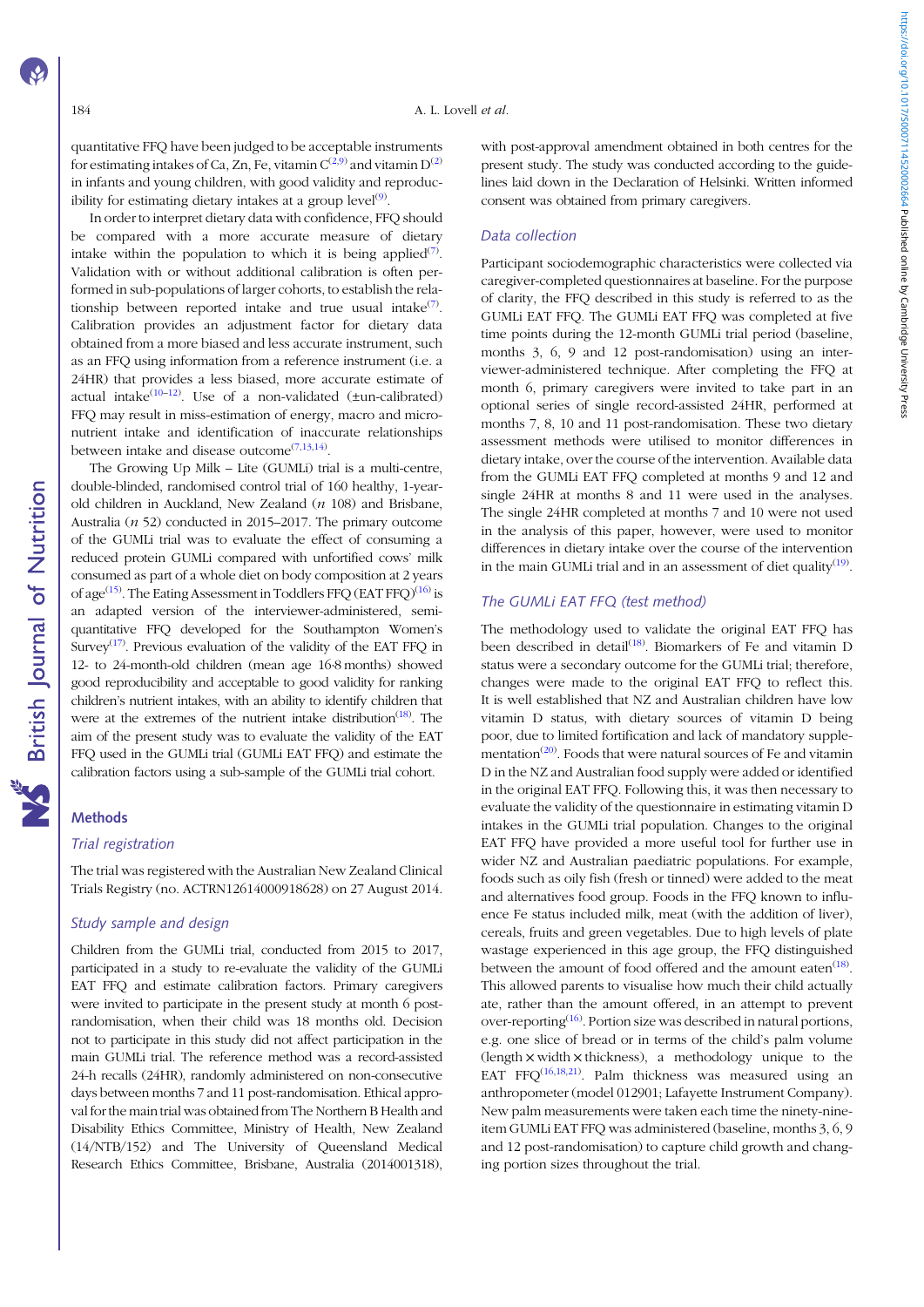**NS** British Journal of Nutrition

# Record-assisted 24 h recalls (reference method)

Due to lack of a 'gold standard' in dietary assessment, FFQ are frequently validated against alternative methods such as food records or  $24HR^{(14)}$  $24HR^{(14)}$  $24HR^{(14)}$ . For the present study, the mean of two record-assisted 24HR was used as an 'alloyed gold standard' (imperfect reference instrument)<sup>[\(22](#page-9-0))</sup> to investigate the validity of the GUMLi EAT FFQ compared with 24HR. Compared with dietary records such as the weighed food record, 24HR are easy to use, are less expensive and are less burdensome for partici-pants<sup>[\(6\)](#page-8-0)</sup>. These are important considerations within the context of a longitudinal trial. The record-assisted 24HR differed from a standard 24HR, in that the day was pre-defined and primary caregivers kept a written record for the 24-h period preceding their phone interview. This methodology was used in a pilot study for the New Zealand Children's Nutrition Survey<sup>[\(23\)](#page-9-0)</sup> and the Australian Children's Nutrition and Physical Activity Survey<sup>([24\)](#page-9-0)</sup>. Primary caregivers received written instructions on how to complete the record-assisted 24HR and used a record template. The single 24HR were collected on randomly allocated days (3 weekdays and 1 weekend day). All primary caregivers received a text reminder the day before. Four single 24HR were collected by a trained dietitian at months 7, 8, 10 and 11 post-randomisation, following a standardised three-step multiple pass procedure, using open-ended questions and neutral probes<sup>[\(25](#page-9-0))</sup>. If, during the 24-h recording period, children were in the care of another supervising adult, e.g. childcare centre, a form adapted from the Feeding Infants and Toddlers Study, 'Foods Fed by Other Adults'<sup>([26](#page-9-0),[27\)](#page-9-0)</sup>, was completed. Breastfeeding was recorded as time (minutes) and quantity estimated using a conversion factor of 10 ml/min, with a maximum of 10 min of breastfeeding or 100 ml breastmilk<sup>[\(28](#page-9-0),[29](#page-9-0))</sup>. A food model booklet was used as a visual aid to assist with quantifying recall items and describe serving sizes. This booklet was adapted and reproduced with permission from the USA Department of Agriculture and the Commonwealth Scientific and Industrial Research Organisation<sup>[\(24,30\)](#page-9-0)</sup>. The Commonwealth Scientific and Industrial Research Organisation modified this booklet for use in the Children's Nutrition and Physical Activity Survey in Australia, and validation showed moderate to strong correlations between weighed and recalled portions, providing a reasonable interpretation of actual consumption at a group level<sup>[\(31\)](#page-9-0)</sup>. Within 24h of completing the record for the 24HR, parents or caregivers were phoned by the study research dietitian. This record was used as the 'first pass' or 'quick list' for the parent/caregiver during the phone call. Recalls were then checked for completeness and the presence of any inconsistent or extreme responses during the third pass.

#### Data management

Data collected by the FFQ were transformed into frequency of intake per d, and nutrient intakes were calculated as previously described<sup>([18](#page-8-0))</sup>. Nutrient analyses were performed using a custom written MATLAB<sup>®</sup> program (MathWorks Inc.)<sup>[\(32](#page-9-0))</sup>, verified by hand calculations. All record-assisted 24HR were entered into FoodWorks<sup>®</sup> version 9 (Xyris Software)<sup>[\(33](#page-9-0))</sup> by a dietetic student at the University of Auckland. Data entry was double-checked by the supervising trial research dietitian. Caregivers who were

unable to provide recipes or accurate volumes of food were excluded from the analysis. The use of supplements and medicines that would influence nutrient intakes was entered into FoodWorks<sup>®[\(33](#page-9-0))</sup>. The New Zealand FOODfiles 2016 database<sup>[\(34](#page-9-0))</sup> was used to analyse the Auckland recalls and AUSNUT 2013 database $(35)$  $(35)$  to analyse Brisbane recalls. The decision was made to use an Australian database to allow for correct selection of Australian-specific commercial young child food products and brands. Nutrient intake from consumption of the trial milks according to participant randomisation (group A; cows' milk and group B; GUMLi) was manually entered into FoodWorks<sup> $(33)$  $(33)$ </sup> as a new food using the nutrient profile supplied by the manufacturer (Danone Pty) (online Supplementary [Table S1\)](https://doi.org/10.1017/S0007114520002664).

### Statistical analyses

Data analyses were performed using SPSS version 26 (IBM Corp)<sup>[\(36](#page-9-0))</sup> and SAS version 9.4 (SAS Institute Inc.)<sup>([37](#page-9-0))</sup>. All statistical tests were two-sided at the 5 % significant level. Baseline demographic characteristics were compared between participants included in the analysis and those excluded using a two-sample t test ([Table 1\)](#page-3-0). Continuous data are presented as means and standard deviations and categorical data presented as numbers and percentages. Means for absolute energy and nutrient intakes for the GUMLi EAT FFQ (months 9 and 12) and four 24HR (months 7, 8, 10 and 11) were summarised and compared at two time points (month  $9$  FFQ  $v$ . average of months 7 and 8 24HR and month 12 FFQ  $v$ . average of months 10 and 11 24HR). Nutrient data were log-transformed to normalise the frequency distributions. In addition, nutrients were energyadjusted using the energy density method (which divides nutrient intake by total energy intake).

Evaluation of validity. To assess the validity of the FFQ, dietary intakes of eleven nutrients (energy, total fat, carbohydrate, protein, fibre, Ca, Fe, Zn, vitamin  $B_{12}$ , vitamin C and vitamin D) were compared with 24HR data at each time point. Pearson's rank correlation coefficients and 95 % CI were calculated to assess the association between nutrient intakes estimated by the FFQ and average of two 24HR at each time point. To reduce the impact of extreme nutrient intakes, correlation analyses were based on the ranks of log transformed and energy-adjusted nutrient values. To account for within-person variation in the 24HR, correlation coefficients were corrected for attenuation to reduce the effect of random error in the comparison methods. The de-attenuated Pearson correlation coefficients were calcu-lated as previously described<sup>[\(38](#page-9-0),[39](#page-9-0))</sup>, using a random effects model to remove within-person variation found in the 24HR using the following formula:

$$
r_t = r_0 \sqrt{(1 + r/n)^{(38)}},
$$

where  $r_t$  is the corrected correlation between energy-adjusted nutrient intakes derived from the GUMLi EAT FFQ and 24HR,  $r_0$  is the observed correlation,  $r$  is the ratio of estimated within-person and between-person variations in nutrient intake derived from two  $24HR$  and  $n$  is the number of repeated https://doi.org/10.1017/50007114520002664 Published online by Cambridge University Press https://doi.org/10.1017/S0007114520002664 Published online by Cambridge University Press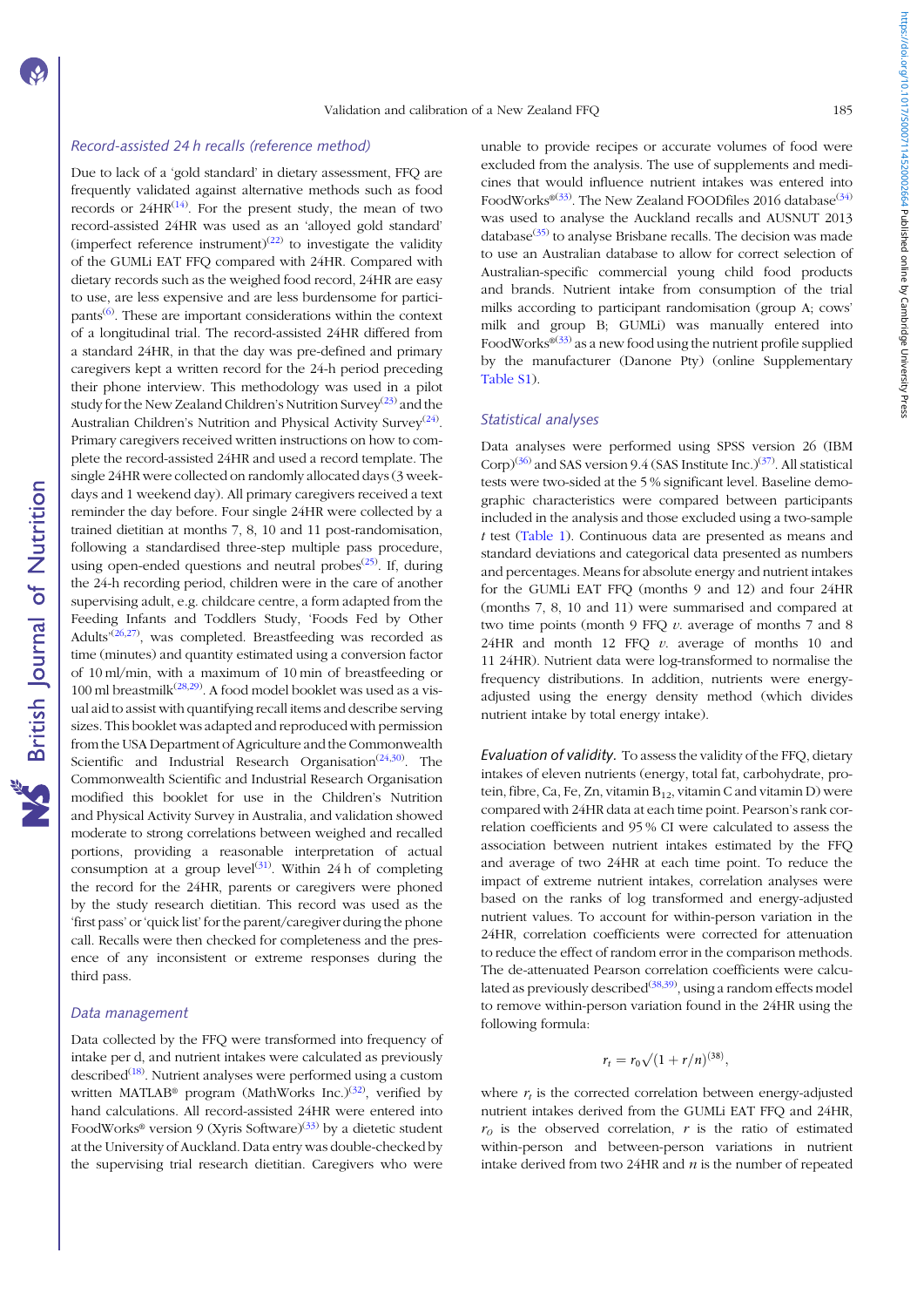**S** British Journal of Nutrition

#### <span id="page-3-0"></span>186 A. L. Lovell et al.

Table 1. Baseline demographics of children from the Growing Up Milk - Lite (GUMLi) trial, who participated in the validation and calibration study sub-sample (n 97) v. those who did not participate (n 63)\*

(Numbers and percentages; mean values and standard deviations)

|                                     | Calibration cohort |                   |                |                |      |                 |                |  |
|-------------------------------------|--------------------|-------------------|----------------|----------------|------|-----------------|----------------|--|
|                                     |                    | Included $(n 97)$ |                |                |      | Excluded (n 63) |                |  |
| Baseline demographics               | $\mathsf{n}$       |                   | $\%$           | $\mathsf{n}$   | $\%$ |                 | P <sub>T</sub> |  |
| Location                            |                    |                   |                |                |      |                 |                |  |
| Auckland                            | 83                 |                   | 86             | 25             |      | 40              | < 0.0001       |  |
| <b>Brisbane</b>                     | 14                 |                   | 14             | 38             |      | 60              |                |  |
| Child's sex                         |                    |                   |                |                |      |                 |                |  |
| Boy                                 | 53                 |                   | 55             | 32             |      | 51              | 0.6339         |  |
| Girl                                | 44                 |                   | 45             | 31             |      | 49              |                |  |
| Other children in the family        |                    |                   |                |                |      |                 |                |  |
| No                                  | 46                 |                   | 47             | 32             |      | 51              | 0.6768         |  |
| Yes                                 | 51                 |                   | 53             | 31             |      | 49              |                |  |
| Day care attendance                 |                    |                   |                |                |      |                 |                |  |
| No                                  | 55                 |                   | 57             | 25             |      | 40              | 0.0354         |  |
| Yes                                 | 42                 |                   | 43             | 38             |      | 60              |                |  |
| <b>Breastfed at baseline</b>        |                    |                   |                |                |      |                 |                |  |
| No                                  | 56                 |                   | 58             | 37             |      | 60              | 0.8669         |  |
| Yes                                 | 40                 |                   | 42             | 25             |      | 40              |                |  |
| Missing                             | $\mathbf{1}$       |                   |                | $\mathbf{1}$   |      |                 |                |  |
| Mother's ethnicity                  |                    |                   |                |                |      |                 |                |  |
| Māori                               | 14                 |                   | 14             | 1              |      | 2               | 0.0305         |  |
| Pacific                             | $\mathbf{1}$       |                   | $\mathbf{1}$   | 2              |      | 3               |                |  |
| Asian                               | 6                  |                   | 6              | 2              |      | 3               |                |  |
| European                            | 61                 |                   | 63             | 46             |      | 73              |                |  |
| Other                               | 15                 |                   | 15             | 12             |      | 19              |                |  |
| Mother's age (years)                |                    |                   |                |                |      |                 |                |  |
| Mean                                |                    | 32                |                |                | 32   |                 | 0.9748         |  |
| SD                                  |                    | 5                 |                |                | 5    |                 |                |  |
| Mother's BMI (kg/m <sup>2</sup> )   |                    |                   |                |                |      |                 |                |  |
| Mean                                |                    | 27                |                |                | 26   |                 | 0.4429         |  |
| SD                                  |                    | 6                 |                |                | 6    |                 |                |  |
| Mother's highest level of education |                    |                   |                |                |      |                 |                |  |
| Less than high school               | $\overline{2}$     |                   | $\overline{2}$ | $\mathbf 0$    |      | $\mathbf 0$     | 0.1303         |  |
| High school                         | 12                 |                   | 12             | 14             |      | 22              |                |  |
| College                             | 77                 |                   | 79             | 42             |      | 67              |                |  |
| Other                               | 6                  |                   | 6              | $\overline{7}$ |      | 11              |                |  |
| Mother's employment status          |                    |                   |                |                |      |                 |                |  |
| Full-time caregiver                 | 32                 |                   | 33             | 13             |      | 21              | 0.4860         |  |
| Full-time paid employment           | 24                 |                   | 25             | 16             |      | 25              |                |  |
| Part-time paid employment           | 32                 |                   | 33             | 26             |      | 41              |                |  |
| Receiving a benefit                 | 1                  |                   | 1              | 2              |      | 3               |                |  |
| Unemployed, not receiving a benefit | 3                  |                   | 3              | 2              |      | 3               |                |  |
| Other                               | 5                  |                   | 5              | 3              |      | 5               |                |  |
| Prefer not to answer                | $\Omega$           |                   | 0              | 1              |      | $\overline{c}$  |                |  |
| Smoking                             |                    |                   |                |                |      |                 |                |  |
| Current smoking                     | 2                  |                   | $\overline{c}$ | 2              |      | 3               | 0.6467         |  |
| Smoking before pregnancy            | $\overline{c}$     |                   | $\overline{c}$ | 0              |      | 0               | 1.0000         |  |
| Smoking during pregnancy            | 1                  |                   | 1              | 1              |      | $\overline{2}$  | 1.0000         |  |

24HR, 24-h recall.

Participants that did not participate in the study due to either declining to participate in 24HR data collection (n 18), withdrawal from the core GUMLi trial (n 14) or completed  $<$  4  $\times$  24HR (n 31).

 $\frac{1}{2}$  Test of Fisher's test was used to test the difference between groups for categorical variables; the two-sample t test or Kruskal–Wallis test was used to compare the means between groups for continuous variables. The level of significance was set at  $P < 0.05$ .

 $24HR (n 2)$ . Correlations of <0.30 were considered 'poor'; correlations of 0·30–0·49 were considered 'acceptable' and 0·50–0·70 were considered 'good'<sup>[\(8](#page-8-0),[40](#page-9-0))</sup>. Weighted kappa (κ) values were calculated to measure the agreement between the two assessment methods for each participant according to classification into quartiles. Degree of agreement was classified according to the following categories: 0·00–0·20, 0·21–0·40, 0·41–0·60, 0·61–0·80 and 0·81–1·00, defined as slight, fair, moderate, sub-stantial and almost perfect agreement, respectively<sup>([41\)](#page-9-0)</sup>. Exact

classification was defined as the GUMLi EAT FFQ and 24HR categorising the diet into the same quartile.

Calibration. Assessing calibration involves the estimation of a factor that associates the data obtained from the 24HR (reference method) with the data obtained from the FFQ (predictor) $(10)$  $(10)$  $(10)$ . Calibration analyses were performed using linear regression on the study sample adjusting for sex, and treatment group, estimating a 'calibration factor' as the regression slope  $(\lambda)$  with 95 %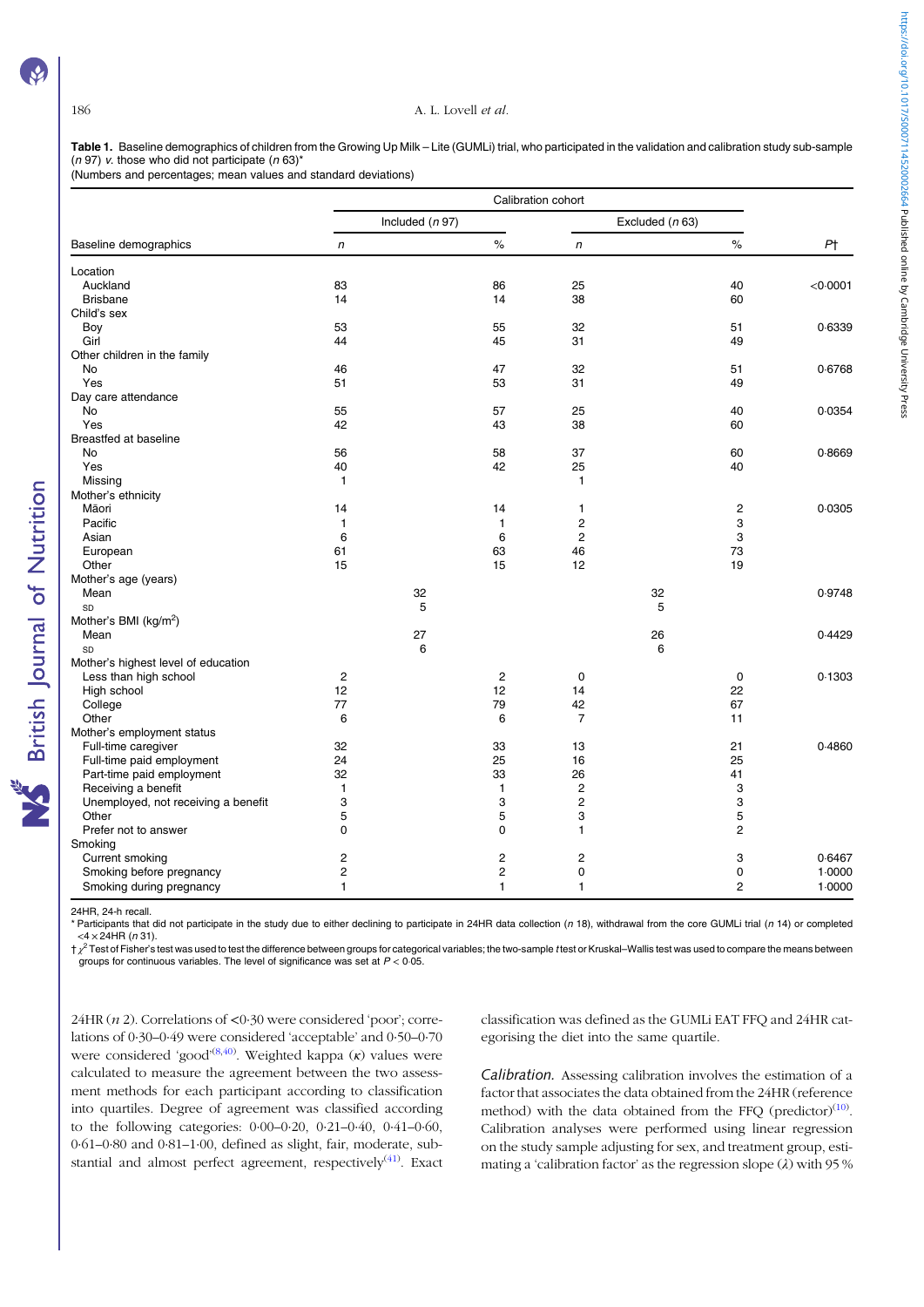<span id="page-4-0"></span>Table 2. Absolute daily nutrient intakes, correlation, agreement and cross-classification for nutrient intake according to the month 9 Growing Up Milk - Lite (GUMLi) EAT Food FFQ and averaged (months 7 and 8) 24-h recalls (24HR) in 18- to 23-month-old children participating in the GUMLi trial (2015–2017) (Mean values and standard deviations;  $\kappa$  values and 95 % confidence intervals)

|                             | Nutrient intake |        |                          |       |          |              | Pearson correlation coefficient* |           |          |          |                     |     |             |
|-----------------------------|-----------------|--------|--------------------------|-------|----------|--------------|----------------------------------|-----------|----------|----------|---------------------|-----|-------------|
|                             | FFQ month 9     |        | 24HR months<br>7 and 8ll |       |          | Energy-      | De-                              | 95%       | Weighted | 95%      | Exact<br>agreement‡ |     |             |
| <b>Nutrient</b>             | Mean            | SD     | Mean                     | SD    | Crude¶** | adjusted**†† | attenuated‡‡                     | <b>CI</b> | kappa†   | СI       | $(\% )$             | λ§  | 95 % CI     |
| Total energy<br>$(kcal)$ §§ | 1097.7          | 287.8  | 1146.7                   | 242.1 | 0.4      |              |                                  |           | 0.2      | 0.0, 0.3 | 48                  |     |             |
| Protein (g)                 | 59.6            | 19.0   | 49.0                     | 12.3  | 0.5      | 0.5          | 0.6                              | 0.4.07    | 0.3      | 0.1, 0.4 | 39                  | 0.5 | 0.3, 0.7    |
| Total fat (g)               | 49.9            | $17-7$ | 40.8                     | 11.6  | 0.4      | 0.4          | 0.4                              | 0.2.06    | 0.3      | 0.1, 0.4 | 44                  | 0.4 | 0.2, 0.6    |
| Carbohydrates (g)           | 104.2           | 30.3   | 136.3                    | 35.8  | 0.4      | 0.6          | 0.7                              | 0.4, 0.7  | 0.3      | 0.1, 0.4 | 48                  | 0.6 | 0.4, 0.7    |
| Fibre $(q)$                 | $6-0$           | 2.3    | $13-4$                   | 5.1   | 0.3      | 0.3          | 0.3                              | 0.1.0.5   | 0.2      | 0.1, 0.3 | 30                  | 0.3 | 0.1, 0.5    |
| Ca (mg)                     | 1022.0          | 327.7  | 880-8                    | 257.0 | 0.1      | 0.3          | 0.3                              | 0.1.05    | 0.3      | 0.2, 0.4 | 48                  | 0.2 | 0.0, 0.3    |
| Fe (mg)                     | 7.0             | 3.1    | 8.4                      | 3.3   | 0.7      | 0.7          | 0.8                              | 0.6, 0.9  | 0.6      | 0.5, 0.7 | 70                  | 0.4 | 0.2, 0.6    |
| $Zn$ (mg)                   | 7.6             | 2.1    | 6.5                      | $1-8$ | 0.3      | 0.3          | 0.4                              | 0.1.05    | 0.2      | 0.1, 0.3 | 35                  | 0.3 | 0.1, 0.5    |
| Vitamin $B_{12}$ ( $\mu$ g) | $3-5$           | 1.4    | 2.6                      | $1-0$ | 0.4      | 0.4          | 0.4                              | 0.2, 0.6  | 0.3      | 0.1, 0.4 | 48                  | 0.3 | 0.1, 0.4    |
| Vitamin C (mg)              | 33.6            | 30.8   | 73.9                     | 43.2  | 0.6      | 0.6          | 0.7                              | 0.4.0.8   | 0.5      | 0.4, 0.6 | 48                  | 0.1 | $-0.1, 0.2$ |
| Vitamin $D(\mu q)$          | $5-8$           | $3-1$  | 4.3                      | $3-3$ | 0.6      | 0.7          | 0.7                              | 0.5, 0.8  | 0.5      | 0.4, 0.6 | 74                  | 0.3 | 0.2, 0.4    |

\* Pearson correlation coefficient – crude coefficients, energy-adjusted and de-attenuated – between intakes measured by GUMLi EAT FFQ month 9 and average 24HR (months 10 and 11). Poor (<0.30); acceptable (0.30–0.49); and good (0.5–0.7)<sup>([8](#page-8-0))</sup>.

† Weighted kappa (κ) calculated to evaluate the agreement between methods and correct classification into quartiles. Slight agreement (0·00–0·20); fair agreement (0·21–0·4); moderate agreement (0·41–0·60); substantial agreement (0·61–0·80); almost perfect agreement (0·81–1·00)<sup>(3</sup> .

‡ Exact agreement: percentage of children with diets classified by the FFQ into the same quartile as the average 24HR. If the two methods were completely unrelated, 25 % correct classification would be expected by chance<sup>[\(8\)](#page-8-0)</sup> . § Calibration coefficient equals the slope (λ, 95 % CI) from the linear regression of the average 24HR measured intake on the corresponding GUMLi EAT FFQ intake, adjusted for sex

and treatment group.

Il Values are average of two 24HR (months 10 and 11).

¶ Crude value.

**NS** British Journal of Nutrition

\*\* Log transformed.

†† Energy-adjusted (density method).

‡‡ De-attenuated coefficient corrected for with person day-to-day variation using the following formula  $r_t = r_0 \sqrt{(1 + r/n)^{(38)}}$  $r_t = r_0 \sqrt{(1 + r/n)^{(38)}}$  $r_t = r_0 \sqrt{(1 + r/n)^{(38)}}$ .

§§ To convert kcal to kJ, multiply by 4.184.

 $CI<sup>(10)</sup>$  $CI<sup>(10)</sup>$  $CI<sup>(10)</sup>$ . This analysis was performed on the log-transformed, energy-adjusted nutrient intake levels. Calibrated GUMLi EAT FFQ measurements can then be calculated as:

$$
FFQ = 24HR_{mean} + \lambda (FFQ - FFQ_{mean})^{(42)},
$$

where FFQ<sub>mean</sub> and 24HR<sub>mean</sub> are the population mean intakes, measured by the GUMLi EAT FFQ and 24HR, respectively.

#### **Results**

#### Population characteristics

A total of 160 children participated in the GUMLi trial across both study centres (Auckland  $n$  108, Brisbane  $n$  52). At month 6, postrandomisation, fourteen participants had withdrawn from the main trial. All remaining participants  $(n 149)$  were eligible to participate in the calibration sub-study, of which, eighteen (12 %) declined to participate and thirty-one (21 %) completed less than four 24HR, resulting in complete exclusion from the analysis. Ninety-seven (65 %) participants completed four 24HR, which were matched with their corresponding FFQ at two time points (months 9 and 12 post-randomisation). No significant differences in baseline characteristics were observed between the participants included in the analysis  $(n, 97)$  and those excluded (n 63) [\(Table 1](#page-3-0)), except for centre location  $(P < 0.001)$ , day care attendance  $(P = 0.0354)$  and mother's ethnicity ( $P = 0.0305$ ). The distributions of absolute daily nutrient

intakes are shown in Tables 2 and [3](#page-5-0), where most nutrients measured by The GUMLi EAT FFQ had wider distributions compared with the average of two 24HR at both time points.

### Evaluation of validity

Table 2 shows validation analyses of the 9 month GUMLi EAT FFQ compared with the average of the 2 (months 7 and 8) 24HR. Pearson correlation coefficients for unadjusted intakes ranged from 0·1 ('poor') for Ca to 0·7 ('good') for Fe (Table 2). Energy adjustment increased correlations, ranging from 0·3 ('acceptable') for Ca and 0·7 ('good') for Fe. The ratio of withinto between-participant variation in the 24HR ranged from 1·1 to 1·5, indicating that residual random day-to-day variation in 24HR intakes attenuated the association between the average 24HR and GUMLi EAT FFQ measures. Energy-adjusted de-attenuated Pearson correlation coefficients increased with correction for this attenuation effect (Table 2), ranging from 0·3 ('acceptable') for Ca and fibre and 0·8 ('good') for Fe. Weighted kappa (κ) values on the nutrient quartiles ranged from 0·2 (Zn) to 0·6 (Fe) and were all statistically significant for energy and nutrients (Table 2). The percentage of exact agreement into the same quartile by the FFQ and average 24HR ranged from 30 % (fibre) to 74 % (vitamin D).

[Table 3](#page-5-0) shows validation analyses of the 12 month GUMLi EAT FFQ compared with the average of the 2 (months 10 and 11) 24HR. Pearson correlations coefficients for unadjusted intakes ranged from 0·2 ('poor') for Ca to 0·6 ('good') for Fe. The ratio of within- to between-participant variation in the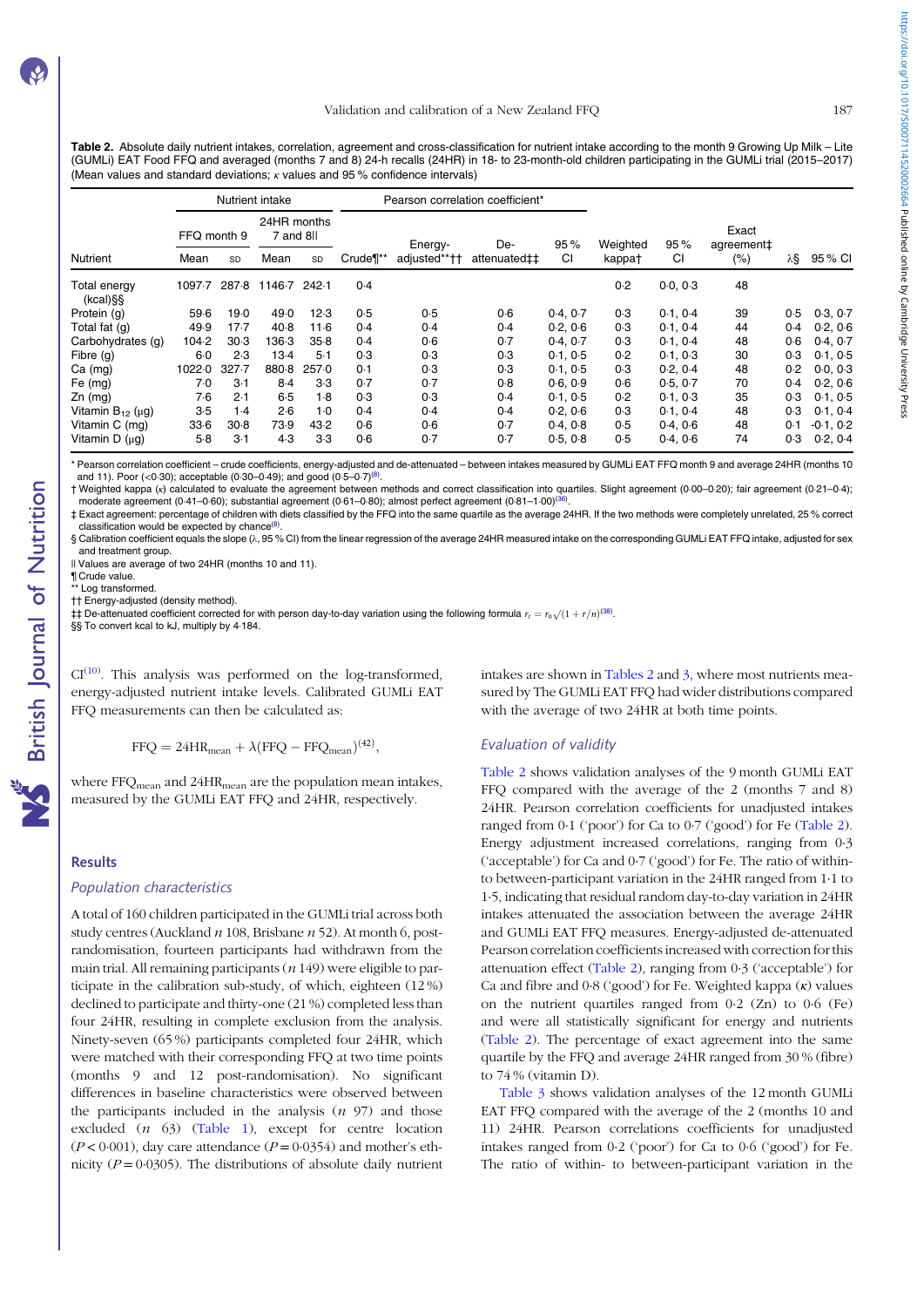#### <span id="page-5-0"></span>188 **A. L. Lovell et al.**

https://doi.org/10.1017/S0007114520002664 Published online by Cambridge University Press

Table 3. Absolute daily nutrient intakes, correlation, agreement and cross-classification for nutrient intake according to the month 12 Growing Up Milk - Lite (GUMLi) EAT Food FFQ and averaged (months 10 and 11) 24-h recalls (24HR) in 18- to 23-month-old children participating in the GUMLi trial (2015–2017) (Mean values and standard deviations;  $\kappa$  values and 95 % confidence intervals)

|                             | Nutrient intake |        |                            |           |          |              | Pearson correlation coefficient* |           |          |          |                     |     |                     |
|-----------------------------|-----------------|--------|----------------------------|-----------|----------|--------------|----------------------------------|-----------|----------|----------|---------------------|-----|---------------------|
|                             | FFQ month<br>12 |        | 24HR months<br>10 and 11ll |           |          | Energy-      | De-                              |           | Weighted | 95%      | Exact<br>agreement‡ |     | 95%                 |
| Nutrient                    | Mean            | SD     | Mean                       | <b>SD</b> | Crude¶** | adjusted**†† | attenuated‡‡                     | 95 % CI   | kappa†   | CI       | $(\% )$             | λ§  | CI                  |
| Total energy<br>$(kcal)$ §§ | 1201-2 324-5    |        | 1151.9                     | 254.8     | 0.4      |              |                                  |           | 0.2      | 0.1, 0.4 | 44                  |     |                     |
| Protein (g)                 | 66.2            | $20-7$ | 46.5                       | 11.6      | 0.4      | 0.4          | 0.4                              | 0.2.06    | 0.3      | 0.2.0.5  | 44                  |     | $0.4$ $0.2, 0.6$    |
| Total fat (g)               | 56.3            | 19.0   | 43.0                       | 12.9      | 0.3      | 0.2          | 0.3                              | 0.0, 0.42 | 0.1      | 0.0, 0.3 | 26                  | 0.2 | 0.0, 0.4            |
| Carbohydrates (g)           | 109.5           | 33.5   | 135.8                      | 35.9      | 0.5      | 0.6          | 0.6                              | 0.5.0.8   | 0.4      | 0.3, 0.5 | 48                  | 0.8 | 0.6, 1.0            |
| Fibre $(q)$                 | 6.5             | 2.7    | 12.9                       | 4.5       | 0.3      | 0.3          | 0.3                              | 0.1, 0.5  | 0.3      | 0.2.04   | 52                  | 0.4 | 0.1, 0.6            |
| $Ca$ (mg)                   | 1084.7          | 378.5  | 867.8                      | 244.9     | 0.1      | 0.2          | 0.2                              | 0.0.04    | 0.3      | 0.2.0.5  | 39                  | 0.1 | 0.0.0.2             |
| Fe $(mg)$                   | 7.7             | 3.1    | 7.8                        | 3.2       | 0.6      | 0.7          | 0.7                              | 0.5.0.8   | 0.5      | 0.4, 0.6 | 52                  | 0.3 | 0.1, 0.4            |
| $Zn$ (mg)                   | 8.5             | 2.5    | $6-0$                      | 1·6       | 0.4      | 0.4          | 0.4                              | 0.2.06    | 0.3      | 0.1, 0.4 | 44                  |     | $0.4$ $0.2$ , $0.6$ |
| Vitamin $B_{12}$ ( $\mu$ g) | $3-7$           | 1.2    | 2.3                        | 0.9       | 0.4      | 0.5          | 0.5                              | 0.3.06    | 0.3      | 0.1, 0.4 | 52                  | 0.3 | 0.1, 0.5            |
| Vitamin C (mg)              | $35 - 1$        | 29.0   | 74.4                       | 48.7      | 0.5      | 0.5          | 0.6                              | 0.3, 0.7  | 0.3      | 0.2, 0.5 | 52                  | 0.2 | 0.0, 0.4            |
| Vitamin $D(\mu q)$          | 6.0             | 2.8    | 4.1                        | 2.6       | 0.5      | 0.5          | 0.5                              | 0.3.0.7   | 0.4      | 0.3, 0.5 | 52                  | 0.2 | 0.1, 0.3            |

\* Pearson correlation coefficient – crude coefficients, energy-adjusted and de-attenuated – between intakes measured by GUMLi EAT FFQ month 9 and average 24HR (months 10 and 11). Poor (<0.30); acceptable (0.30–0.49); and good (0.5–0.7)<sup>([8](#page-8-0))</sup> and 11). Poor (<0·30); acceptable (0·30–0·49); and good (0·5–0·7)<sup>(8)</sup>.<br>†Weighted kappa (κ) calculated to evaluate the agreement between methods and correct classification into quartiles. Slight agreement (0·00–0·20); fai

moderate agreement (0·41–0·60); substantial agreement (0·61–0·80); almost perfect agreement (0·81–1·00)<sup>(3</sup> .

‡ Exact agreement: percentage of children with diets classified by the FFQ into the same quartile as the average 24HR. If the two methods were completely unrelated, 25 % correct classification would be expected by chance.<sup>[\(8\)](#page-8-0)</sup>.

§ Calibration coefficient equals the slope (λ, 95 % CI) from the linear regression of the average 24HR measured intake on the corresponding GUMLi EAT FFQ intake, adjusted for sex and treatment group.

Il Values are average of two 24HR (months 10 and 11).

¶ Crude value. \*\* Log transformed

†† Energy-adjusted (density method).

 $\ddagger$ ‡ De-attenuated coefficient corrected for with person day-to-day variation using the following formula r<sub>r</sub> = r<sub>0</sub>  $\sqrt{(1 + r/n)^{(38)}}$  $\sqrt{(1 + r/n)^{(38)}}$  $\sqrt{(1 + r/n)^{(38)}}$ .

§§ To convert kcal to kJ, multiply by 4.184.

24HR ranged from 1·1 to 1·5, again indicating that residual random day-to-day variation in 24HR intakes attenuated the association between the average 24HR and GUMLi EAT FFQ measures. Energy-adjusted de-attenuated Pearson correlation coefficients increased with correction for this attenuation effect (Table 3), ranging from 0·3 ('acceptable') for fibre and 0·7 ('good') for Fe. The weighted κ values on the nutrient quartiles ranged from 0·1 (total fat) to 0·5 (Fe) and were statistically significant for all energy and nutrients, except total fat (Table 3). The percentage of exact agreement into quartiles by the FFQ and 24HR ranged from 26 % (total fat) to 52 % (fibre, Fe, vitamin  $B_{12}$ , vitamin C and vitamin D).

### Calibration

Both administrations of the GUMLi EAT FFQ at months 9 and 12 overestimated intakes of protein, total fat, Ca, vitamin  $B_{12}$ , Zn and vitamin D by ≥15 % and underestimated intakes of carbohydrate, fibre and vitamin C by  $\geq$  15% and Fe at the month 9 administration ([Tables 2](#page-4-0) and 3). For all nutrients, the linear regression of the average 24HR against both GUMLi EAT FFQ, adjusting for sex and group allocation resulted in slope estimates (λ calibration coefficients) that ranged from 0·1 (vitamin C) to 0·6 (carbohydrates) at month 9 and 0·1 (Ca) to 0·8 (carbohydrates) at month 12 ([Tables 2](#page-4-0) and 3). Mean (SD) dietary intakes of the ten nutrients (excluding energy) estimated by the FFQ, average 24HR and calibrated FFQ values are displayed in [Table 4](#page-6-0). The calibrated means estimated for the GUMLi EAT FFQ were close to those estimated by the 24HR, however, had lower standard deviations.

#### **Discussion**

The EAT FFQ was originally adapted for use in 12- to 24-monthold New Zealand toddlers residing in the South Island of New Zealand<sup>([18](#page-8-0))</sup>. After altering the original EAT FFQ, to ensure that food sources of vitamin D were captured (secondary outcome of the GUMLi trial), re-estimation of the validity and calculation of calibration factors were conducted in this sub sample of 18- to 23-month-old-children  $(n 97)$  participating in the GUMLi trial. The GUMLi EAT FFQ remained a valid tool for ranking young children's nutrient intakes. The estimated calibration factors can be used in further research to correct the mean energy and nutrient estimations and estimate relative risks for quantitative differences in nutrient intakes measured when using the GUMLi EAT FFQ.

Although participation in this study was an optional component of the main GUMLI trial, important baseline characteristics were similar between those included in this study and those who were excluded (except for study centre, day care attendance and mother's ethnicity). Therefore, these findings can be considered mostly representative of the entire GUMLi cohort, but should not be extrapolated beyond the population in which the GUMLi EAT FFQ was validated.

Accurate dietary assessment in young children is challenging, with several considerations unique to this age group, including use of proxy reporters to estimate usual intake and highly changeable dietary intakes and dietary patterns $(1,4)$  $(1,4)$  $(1,4)$ . Because of this, evaluation of the validity of dietary assessment tools such as the FFQ in providing accurate estimates of energy and nutrient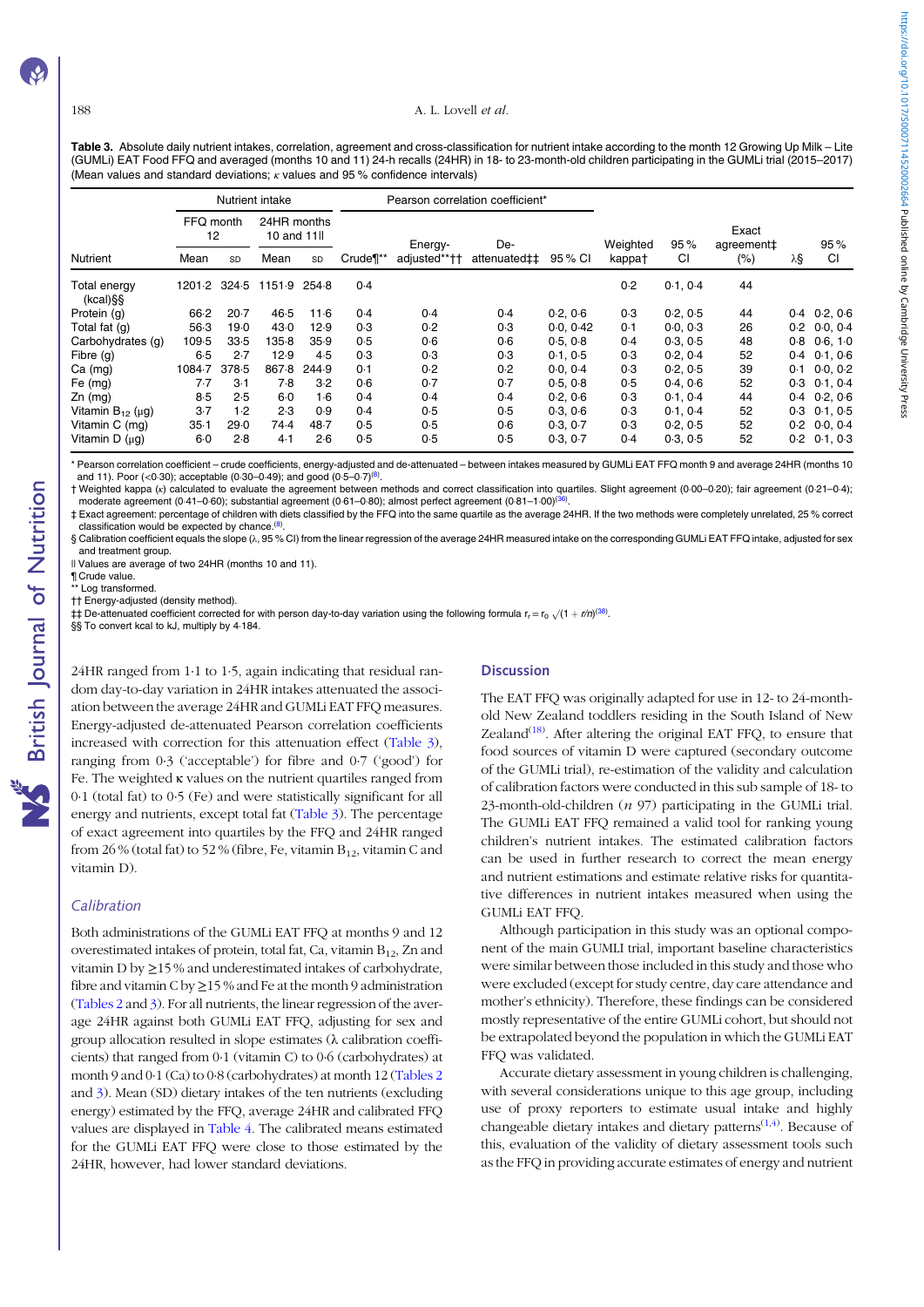https://doi.org/10.1017/S0007114520002664 Published online by Cambridge University Press https://doi.org/10.1017/S0007114520002664 Published online by Cambridge University Press

<span id="page-6-0"></span>Table 4. Absolute daily nutrient intakes estimated by the Growing Up Milk – Lite (GUMLi) EAT Food FFQ and averaged 24-h recalls (24HR) at two time points and predicted GUMLi EAT FFQ values adjusted for sex and group allocation for children 18 to 23 months of age participating in the GUMLi trial (2015–2017) (Mean values and standard deviations)

|                             |            |        |        |       | FFQ at 9 month v. average 24HR at months 7 and 8 |       | FFQ at 12 month v. average 24HR at month 10 and 11 |        |       |       |                    |           |
|-----------------------------|------------|--------|--------|-------|--------------------------------------------------|-------|----------------------------------------------------|--------|-------|-------|--------------------|-----------|
| <b>Nutrient</b>             | <b>FFQ</b> |        | 24HR   |       | Calibrated FFQ*                                  |       | <b>FFQ</b>                                         |        | 24HR  |       | Calibrated<br>FFQ* |           |
|                             | Mean       | SD     | Mean   | SD    | Mean                                             | SD    | Mean                                               | SD     | Mean  | SD    | Mean               | <b>SD</b> |
| Protein (g)                 | $59.6 +$   | 19     | 49.0   | 12.3  | 49.3                                             | 9.1   | 66.2†                                              | $20-7$ | 46.5  | $8-1$ | 46.4               | $6-7$     |
| Total fat (g)               | 49.9†      | $17-7$ | $40-8$ | 11.6  | 41.1                                             | $6-7$ | $56.3+$                                            | 19.0   | 43.0  | 12.9  | 43.0               | $3-8$     |
| Carbohydrate (g)            | 104.2      | 30.3   | 136.3  | 35.8  | 136.8                                            | 16.6  | 109.5                                              | 33.5   | 135.8 | 35.9  | 137.1              | 27.4      |
| Fibre (g)                   | 6.0        | 2.3    | $13-4$ | $5-1$ | 13.4                                             | 0.59  | 6.5                                                | 2.7    | 12.9  | 4.5   | 12.9               | $1-0$     |
| $Ca$ (mg)                   | 1022.0†    | 327.7  | 880.8  | 257.0 | 884-5                                            | 53.5  | 1084.71                                            | 378.5  | 867.8 | 244.9 | 867.4              | $38 - 1$  |
| Fe (mg)                     | 7.0        | 3.1    | $8-4$  | $3-3$ | $8-5$                                            | 1.3   | 7.7                                                | $3-1$  | 7.8   | $3-2$ | 7.8                | 0.9       |
| $Zn$ (mg)                   | $7.6+$     | 2.1    | $6-5$  | 1.8   | $6-6$                                            | 0.7   | $8.5+$                                             | 2.5    | 6.0   | 1.6   | 6.0                | $1-0$     |
| Vitamin $B_{12}$ ( $\mu$ g) | $3.5+$     | 1.4    | 2.6    | $1-0$ | 2.6                                              | 0.3   | $3.7+$                                             | 1.2    | 2.3   | 0.9   | 2.3                | 0.4       |
| Vitamin C (ma)              | 33.6       | 30.8   | 73.9   | 43.2  | 74.1                                             | 2.9   | $35-1$                                             | 29.0   | 74.4  | 48.7  | $75-1$             | 7.1       |
| Vitamin $D(\mu q)$          | 5.8†       | $3-1$  | 4.3    | $3-3$ | 4.4                                              | $1-0$ | $6 - 0$                                            | 2.8    | 4.1   | 2.6   | 4.1                | 0.6       |

\* Calibration regression for energy and nutrients, using equation FFQ' = 24HR<sub>mean</sub> +  $\lambda$  (FFQ – FFQ<sub>mean</sub>)<sup>[\(42](#page-9-0))</sup>.

† The FFQ value is >15 % different than the 24HR value.

intakes are scare in children under the age of two. Repeated record-assisted 24HR measurements were used to provide an estimate of participants' true nutrient intake, whereby the random errors are assumed to be statistically uncorrelated between measurements (i.e. average 24HR compared with GUMLi EAT FFQ) and that the measurements from the two instruments are linearly related to true intake  $levels^{(11,22)}$  $levels^{(11,22)}$  $levels^{(11,22)}$  $levels^{(11,22)}$ . De-attenuated Pearson correlation coefficients [\(Tables 2](#page-4-0) and [3](#page-5-0)) provided an unbiased estimate of the correlation between the GUMLi EAT FFQ and participants' true usual intake. Two record-assisted 24HR measurements were used with one administration of the GUMLi EAT FFQ. Record-assisted replicated 24HR were used to encourage high response rates (in an aim for representativeness of the sample), allowed parents to pre-record intake (in the setting of multiple carers being involved in participant daily intake) and could be administered over the telephone (particularly important for mothers of participants whom had returned to work). Most validation studies  $(n 7)$  in this age group of interest use weighed food records as the reference method<sup>[\(5](#page-8-0),[17](#page-8-0),[18](#page-8-0)[,43](#page-9-0)-[46](#page-9-0))</sup> and four studies used replicated 24HR to validate FFQ in young children, as used in the present study to assess food and nutrient intake in children under two $(47-50)$  $(47-50)$  $(47-50)$ .

Both original EAT FFQ validity studies concluded that the FFQ overestimated all ten nutrients compared with the 5 d weighed diet record, indicating that the tool was not appropriate for estimating individual intakes<sup>[\(18,](#page-8-0)[21\)](#page-9-0)</sup>. This study showed that the GUMLi EAT FFQ gave higher mean values than the 24HR for six out of ten nutrients measured. Across all validation studies conducted in this age group, FFQ were reported to overestimate  $most^{(43,48,49)}$  $most^{(43,48,49)}$  $most^{(43,48,49)}$  $most^{(43,48,49)}$  $most^{(43,48,49)}$  or all<sup>[\(5](#page-8-0),[17](#page-8-0),[47](#page-9-0),[50\)](#page-9-0)</sup> nutrient intakes. Unique respondent and observer considerations must be considered when determining whether the random errors between the FFQ and participant's true usual intake estimates are uncorrelated, including high volume plate wastage, highly variable total food intake, reliable report of food consumed at home  $\nu$ , away from home and use of surrogate reporters may all contribute to the systematic overestimation of intake that occurs with FFQ measurements

in young children<sup> $(4,9)$  $(4,9)$ </sup>, and it is not known whether the unique portion size estimation method used in the GUMLi EAT FFQ further increased the systematic overestimation of nutrient intake. Whether 24HR also systematically over or underestimate nutrient intake when used in in children under the age of two is not currently known, but has been reported in adult pop-ulations<sup>([51](#page-9-0)–[53\)](#page-9-0)</sup>. The effect of nutrient over or underestimation with FFQ or 24HR administration will result in de-attenuated correlation coefficients that may be an over or underestimation of the correlation between FFQ measurements and true usual  $intake<sup>(42)</sup>$  $intake<sup>(42)</sup>$  $intake<sup>(42)</sup>$ .

De-attenuated and energy-adjusted correlation coefficients for nutrients from the GUMLi EAT FFQ and 24HR showed an average increase of 12 % at month 9 and 19 % at month 12 and mostly fell within the range or were higher than results reported in other multi-nutrient FFQ validation studies conducted in this age group<sup> $(5,17,18,43-50)$  $(5,17,18,43-50)$  $(5,17,18,43-50)$  $(5,17,18,43-50)$  $(5,17,18,43-50)$  $(5,17,18,43-50)$  $(5,17,18,43-50)$  $(5,17,18,43-50)$  $(5,17,18,43-50)$  $(5,17,18,43-50)$ </sup>, including the previous EAT FFQ validation<sup> $(18)$  $(18)$ </sup>. It is possible that increasing the number of non-consecutive record days in order to provide estimated nutrient intakes over a longer period of time and capture episodically consumed foods may result in obtaining correlation coefficients closer to 0·9. Particularly for nutrients like Fe, Ca, protein and dietary fibre, where a greater number of days are required to provide a more accurate estimate of usual intake<sup>([8,](#page-8-0)[54,55\)](#page-9-0)</sup>. Vitamin D intake is not commonly measured in this age group, however, has been reported by Andersen *et al.*<sup>[\(5](#page-8-0),[43](#page-9-0))</sup> to be 0.16 (95%) CI 0·45, 0·73) at 12 months of age and 0·53 (95 % CI 0·45, 0·73) at 2 years of age and 0·71 (95 % CI 0·61, 0·78), mean age 9 months by Palacios *et al.*<sup>[\(50\)](#page-9-0)</sup>. In this study, we reported Pearson coefficients of 0·7 (95 % CI 0·50, 0·80) at month 9 and 0·5 (95 % CI 0·30, 0·70) at month 12 of the GUMLi EAT FFQ administration. The agreement for categorisation into quartiles was determined using the weighted kappa  $(\kappa)$  after data deattenuation and ranged from 0·2 (fibre and Zn) to 0·6 (Fe) at month 9 and 0·1 (total fat) to 0·5 (Fe) at month 12. Agreement across quartiles, measured by mean exact classification, was 47·2 %, higher than the previous EAT FFO validation (mean  $40.1\%$ )<sup>[\(18](#page-8-0))</sup>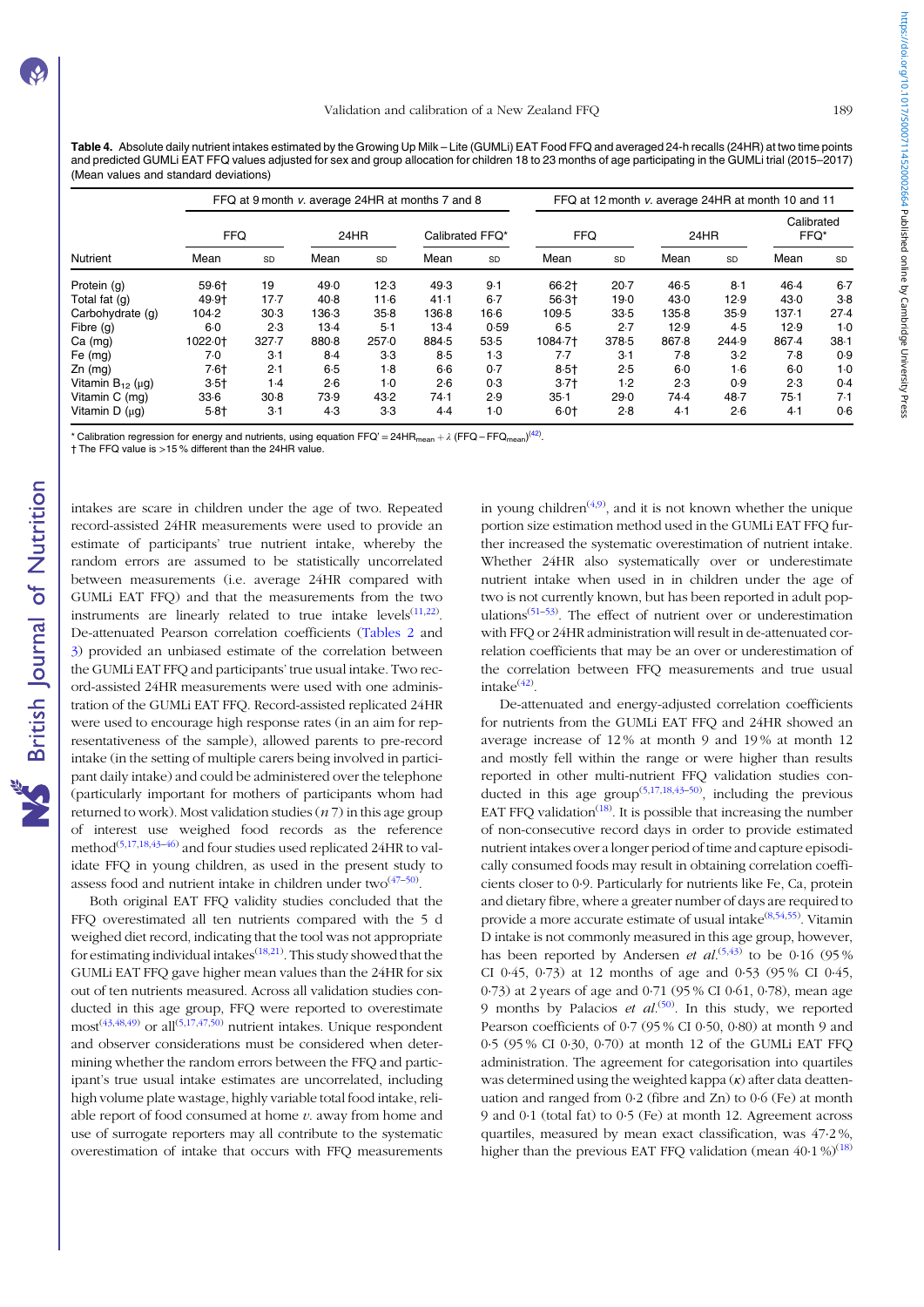and two other validation studies in children  $12^{(5)}$  $12^{(5)}$  $12^{(5)}$  and 24 months old<sup>[\(43](#page-9-0))</sup>. For secondary outcome nutrients of the GUMLi trial, exact agreement was 70 % (Fe) and 74 % (vitamin D) at month 9 and 52 % for both Fe and vitamin D at month 12. These values are higher than that reported by Andersen *et al.* in a population of 24-month-old children, where exact agreement for Fe was 47 and 42% for vitamin  $D^{(5)}$  $D^{(5)}$  $D^{(5)}$ . Therefore, the authors conclude that the GUMLi EAT FFQ remained able to rank individuals with reasonable accuracy for all nutrients at both GUMLi EAT FFQ time points, however, remained inappropriate to assess absolute intake.

The calibration provided an estimate of the measurement error associated with the GUMLi EAT FFQ using the 24HR as a less biased, more accurate ('alloyed gold standard') instrument. We estimated the calibration factor  $(\lambda)$  using linear regression of 24HR (reference measurement) on the GUMLi EAT FFQ (main study measurement). The validity of this method of correction is based on the assumptions that random errors in the FFQ and 24HR are not correlated, that the relationship between the reference method (24HR) and main study method (GUMLi EAT FFQ) is linear (using log-transformed, energy-adjusted intakes) and that the 24HR provides a true reflection of mean nutrient intakes in our population. Most calibration coefficients reported in the present study were <0·50 after energy adjustment, which in nutrition research indicates a large degree of attenuation due to random errors in the GUMLi EAT FFQ measurements<sup>([56](#page-9-0),[57\)](#page-10-0)</sup>.

This is the first study that calibrates dietary intake data from an FFQ that has been designed specifically for children living in New Zealand and Australia. This method produced coefficients that can be used to correct mean energy and nutrient intakes estimated by GUMLi EAT FFQ administration in order to provide a more accurate estimate of the expected 'true' nutrient intake or a measure of the assessment of association between dietary intake and disease<sup>[\(22,39,](#page-9-0)[58](#page-10-0))</sup>. The calibration of the GUMLi EAT FFQ designed for children 12–24 months of age allowed us to obtain mean nutrient intakes that were similar to those obtained from the 24HR reference method; however, there was a reduction in the data dispersion, seen as a decrease in standard deviations. The decrease in standard deviation of calibrated data has previously been reported $(11,59-61)$  $(11,59-61)$  $(11,59-61)$  $(11,59-61)$ . Other studies calibrating FFQ in adolescents and adults obtained a similar range of calibration factors as reported in the present study. Calibration factors have been estimated to be as low as  $-0.07$  for Fe by Slater *et al*.<sup>[\(62](#page-10-0))</sup> to 1.13 for alcohol in adult men<sup> $(42)$  $(42)$  $(42)$ </sup>. For the secondary outcomes of the GUMLi trial, calibration factors for Fe were 0·4 at month 9 and 0·3 at month 12, within the ranges reported in adolescent and adult populations<sup>([11](#page-8-0),[59](#page-10-0)-[61](#page-10-0))</sup>. Few studies have assessed vitamin D calibration factor estimates. Carithers et al.<sup>([59](#page-10-0))</sup> reported calibration factors of 0·45 for men and 0·47 for women, higher than the 0·1 and 0·2 at month 9 and 12 of the GUMLi trial. It is difficult to make direct comparisons in calibration factors estimated for vitamin D, as the study by Carithers *et al*.<sup>[\(59](#page-10-0))</sup> was performed in the USA, where significantly more foods are fortified with vitamin D compared with New Zealand and Australia<sup>([63\)](#page-10-0)</sup>. However, the calculated calibration factors could be useful in future research, where dietary intake is the explanation variable when determining the association between diet and disease $(11,64)$  $(11,64)$  $(11,64)$ .

#### Strengths and limitations

This is the first study to calibrate dietary intake data measured by an FFQ designed to measure usual dietary intake in 12- to 24 month-old children. Calibration factors provide a measure of the extent of the GUMLi EAT FFQ measurement error and have provided a factor to correct the estimated mean energy and nutrient intakes. The record-assisted 24HR was selected in an attempt to eliminate unintentional misreporting and provides a more accurate assessment of the participating child's intake; however, it is possible that by pre-allocating the 24HR day and allowing an initial record to be made, this may have impacted on increased motivation for better child feeding practices. Use of multiple 24HR as the 'alloyed gold standard' has residual error and systematic bias $(12,22)$  $(12,22)$  $(12,22)$  $(12,22)$  $(12,22)$ . The difficulties faced by parents in estimating portion sizes using their child's palm volume and the potential for this method of portion estimation exacerbating nutrient overestimation could be strengthened by using photographs of their children holding specific food in their palms to gauge quantity at each FFQ time point to reduce bias in the reporting of food intake portions. Reliance on participant memory creates potential for measurement error, which was mitigated by the use of a single well-trained interviewer to elicit high levels of detail and useful nutritional data $(22)$  $(22)$ . It was therefore assumed that multiple record-assisted 24HR would be prone to less systematic bias than the GUMLi EAT FFQ whilst also attempting to minimise participant burden during participation in the wider GUMLi randomised controlled trial. Nutrient intakes were positively skewed; therefore, logarithmic transformations were performed to increase normality and reduce the influence of extreme intake values before calculating Pearson coefficients<sup>[\(22](#page-9-0))</sup>. Performing validation and calibration statistics allowed both random and systematic error to be addressed $^{(22)}$  $^{(22)}$  $^{(22)}$ ; however, it is likely that there may be some positive correlation between the random errors in the GUMLi EAT FFQ and 24HR (an imperfect reference method), which would result in an overestimation of the calibration factor ( $\lambda$ ) calculated<sup>([56](#page-9-0),[65](#page-10-0))</sup>. Use of energy-adjusted nutrient densities (as used in the present study) may be one method of addressing correlation of random error between assessment tools. As with most validation studies, these results may not be generalisable to other populations.

Although the EAT FFQ used a unique method of estimating portion sizes, it is possible that describing portion sizes according to the size of their child's palm was confusing for some caregivers and may have resulted in an over-estimation of quantities eaten. As reported in the original validation study $(18)$ , the GUMLi EAT FFQ was administered to primary caregivers only, regardless of whether their child attended day care. This resulted in an estimation of food eaten away from primary caregivers, potentially contributing to over-estimation of usual nutrient intakes. To mitigate some of the bias associated with using a 24HR to measure dietary intake (i.e. memory of consumption and accurate reporting of portion sizes), a 'Foods fed by other adults' record sheet was used to record intake during the 24HR period when the child was in the care of another adult, consuming meals that are not under parental control $(66)$  $(66)$  $(66)$ . An adapted 'Food Model Booklet' was used as a visual aid for caregivers during the 24HR period to provide further assistance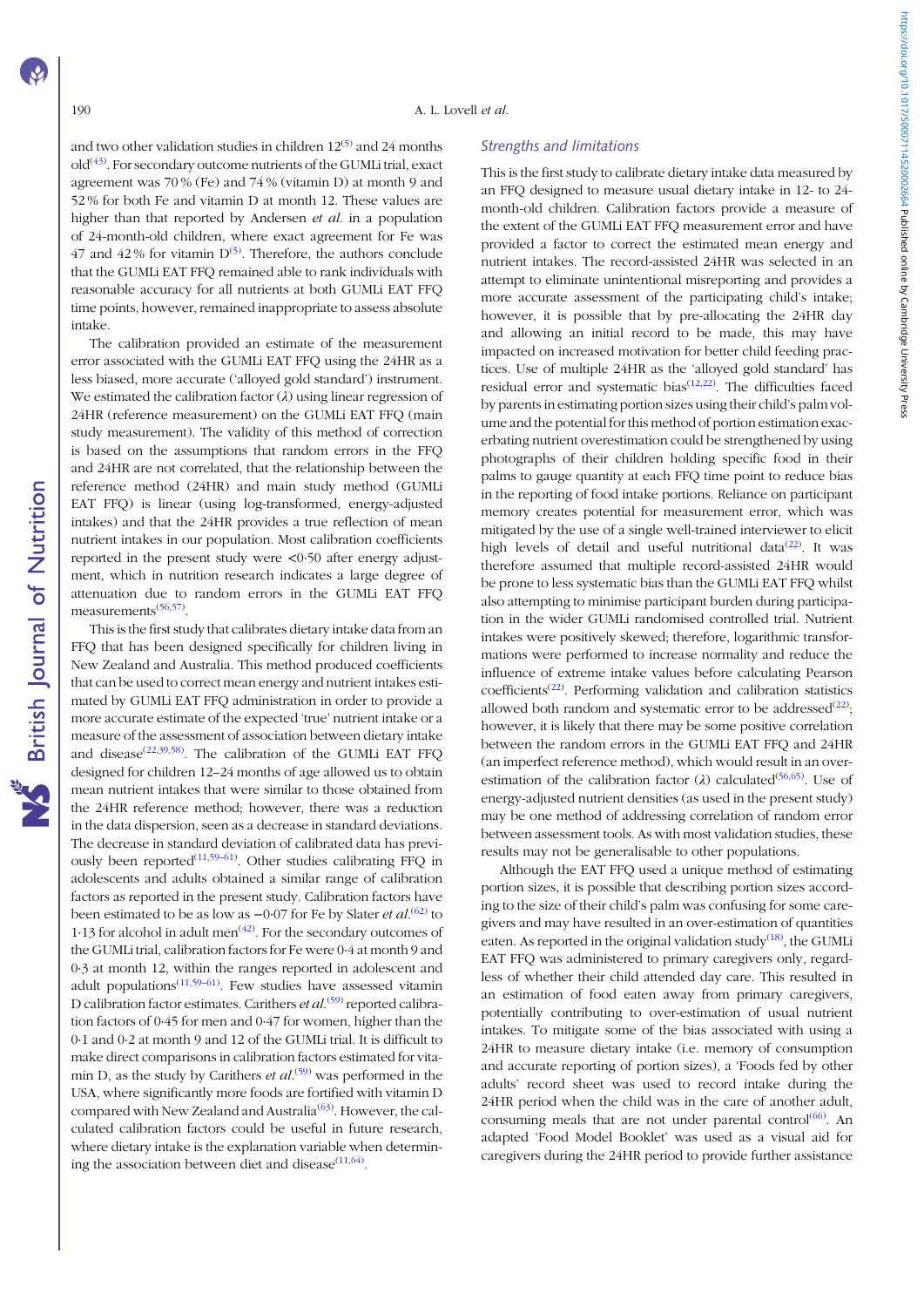<span id="page-8-0"></span>with portion estimation. This booklet has previously been validated for use in the Children's Nutrition and Physical Activity Survey, with moderate to strong correlations between weighed and recalled portions $(24)$ . However, remains a crude measure for portion estimation.

The use of biomarkers that have a strong and independent relationship with dietary intake is the most preferable way to validate dietary assessment method and explore the relationship between true, usual intake and self-reported intakes; however, recovery markers are not available for all nutrients<sup>([67](#page-10-0))</sup>. Collecting recovery biomarkers for energy (using doubly labelled water) or protein (urinary nitrogen) intakes was not feasible in our population of 18- to 23-month-old children, who were already participating in an intensive longitudinal randomised controlled trial. Fe and vitamin D status at 24 months of age were secondary out-comes of the main trial and have recently been reported<sup>([68\)](#page-10-0)</sup>. Correlation biomarkers of serum nutrients are also a useful measure of validity $(12)$ , and in this study, measures of Fe and vitamin D status were available from blood samples collected at baseline and on completion of the trial. However, these biomarkers were not useful to this analysis, as data from reported intakes were used from month 8 following randomisation and not baseline where the sample was obtained. Determining the correlations between serum and dietary measures of Fe and vitamin D would be useful for further indication of the GUMLi EAT FFQ validity.

In conclusion, the GUMLi EAT FFQ had a similar estimated level of validity compared with other FFQ measurements in children under 2 years of age. The GUMLi EAT FFQ remained a useful tool to rank the nutrient intakes of young children living in Australia and New Zealand in the latter half of the second year of life, where dietary intakes may be more reflective of the family diet. The calibration factors from this study can be used to correct for attenuation and regression dilution bias of nutrient densities in future studies, particularly when relating relative risk estimates to disease outcomes.

#### Acknowledgements

The GUMLi trial received an investigator-initiated grant from Danone Pty Ltd. The funder had no role in data collection, analysis and interpretation of the study.

P. S. W. D., C. R. W. and C. C. G. developed the GUMLi trial. A.-L. M. H., M. M., R. J. H., C. R. W. and P. S. W. D. wrote the study protocol. A.-L. M. H., M. M., T. M. and R. J. H. conducted the study. A.-L. M. H. and C. R. W. wrote the manuscript. A.-L. M. H., Y. J. and R. X. C. conducted the statistical analyses of the data. All authors read and approved the final manuscript.

C. R. W. has received honoraria for presentations and consultations from Danone, Nutricia, Pfizer and Fonterra. C. C. G. has received honoraria for consultations from Fonterra. A.-L. M. H. has no conflicts of interest. A. L. L. has no conflicts of interest. T. M. has no conflicts of interest. Y. J. has no conflicts of interest. R. X. C. has no conflicts of interest.

#### Supplementary material

For supplementary material referred to in this article, please visit <https://doi.org/10.1017/S0007114520002664>

#### References

- 1. Livingstone M & Robson PJ (2000) Measurement of dietary intake in children. Proc Nutr Soc 59, 279–293.
- 2. Roman-Viñas B, Ortiz-Andrellucchi A, Mendez M, et al. (2010) Is the food frequency questionnaire suitable to assess micronutrient intake adequacy for infants, children and adolescents? Matern Child Nutr 6, 112-121.
- 3. Ortiz-Andrellucchi A, Henríquez-Sánchez P, Sánchez-Villegas A, et al. (2009) Dietary assessment methods for micronutrient intake in infants, children and adolescents: a systematic review. Br J Nutr 102, Suppl. 1, S87-S117.
- 4. Livingstone M, Robson PJ & Wallace J (2004) Issues in dietary intake assessment of children and adolescents. Br J Nutr  $92$ , S213–S222.
- 5. Andersen LF, Lande B, Arsky GH, et al. (2003) Validation of a semi-quantitative food-frequency questionnaire used among 12-month-old Norwegian infants. Eur J Clin Nutr 57, 881–888.
- 6. Gibson RS (2005) Measuring food consumption of individuals. In Principles of Nutritional Assessment, 2nd ed., chapter 3, pp. 41–59. New York: Oxford University Press.
- Carroll RJ, Pee D, Freedman LS, et al. (1997) Statistical design of calibration studies. Am J Clin Nutr  $65$ , 1187S-1189S.
- 8. Willett W (2012) Nutritional Epidemiology, 3rd ed. Oxford: Oxford University Press.
- 9. Lovell A, Bulloch R, Wall CR, et al. (2017) Quality of foodfrequency questionnaire validation studies in the dietary assessment of children aged 12 to 36 months: a systematic literature review. *J Nutr Sci* 6, e16.
- 10. Rosner B, Willett WC & Spiegelman D (1989) Correction of logistic regression relative risk estimates and confidence intervals for systematic within-person measurement error. Stat Med 8, 1051–1069.
- 11. Kaaks R, Riboli E & van Staveren W (1995) Calibration of dietary intake measurements in prospective cohort studies. Am J Epidemiol 142, 548–556.
- 12. National Institutes of Health & National Cancer Institute (2019) Dietary Assessment Primer. [https://dietassessmentprimer.](https://dietassessmentprimer.cancer.gov/) [cancer.gov/](https://dietassessmentprimer.cancer.gov/) (accessed October 2019).
- 13. Fumagalli F, Pontes Monteiro J, Sartorelli DS, et al. (2008) Validation of a food frequency questionnaire for assessing dietary nutrients in Brazilian children 5 to 10 years of age. Nutrition 24, 427–432.
- 14. Cade J, Thompson R, Burley V, et al. (2002) Development, validation and utilisation of food-frequency questionnaires – a review. Public Health Nutr 5, 567-587.
- 15. Wall CR, Hill RJ, Lovell AL, et al. (2019) A multicenter, doubleblind, randomized, placebo-controlled trial to evaluate the effect of consuming Growing Up Milk "Lite" on body composition in children aged 12–23 mo. Am J Clin Nutr 109, 576–585.
- 16. Taylor BJ, Heath AM, Galland BC, et al. (2011) Prevention of Overweight in Infancy (POI. nz) study: a randomised controlled trial of sleep, food and activity interventions for preventing overweight from birth. BMC Public Health 11, 942.
- 17. Marriott LD, Inskip HM, Borland SE, et al. (2009) What do babies eat? Evaluation of a food frequency questionnaire to assess the diets of infants aged 12 months. Public Health Nutr 12, 967–972.
- 18. Watson EO, Heath AM, Taylor RW, et al. (2015) Relative validity and reproducibility of an FFQ to determine nutrient intakes of New Zealand toddlers aged 12–24 months. Public Health Nutr 18, 3265–3271.
- 19. Lovell AL, Milne T, Jiang Y, et al. (2019) Evaluation of the effect of a growing up milk lite vs. cow's milk on diet quality and dietary intakes in early childhood: the Growing up Milk Lite (GUMLi) randomised controlled trial. Nutrients 11, 203.

https://doi.org/10.1017/50007114520002664 Published online by Cambridge University Press https://doi.org/10.1017/S0007114520002664 Published online by Cambridge University Press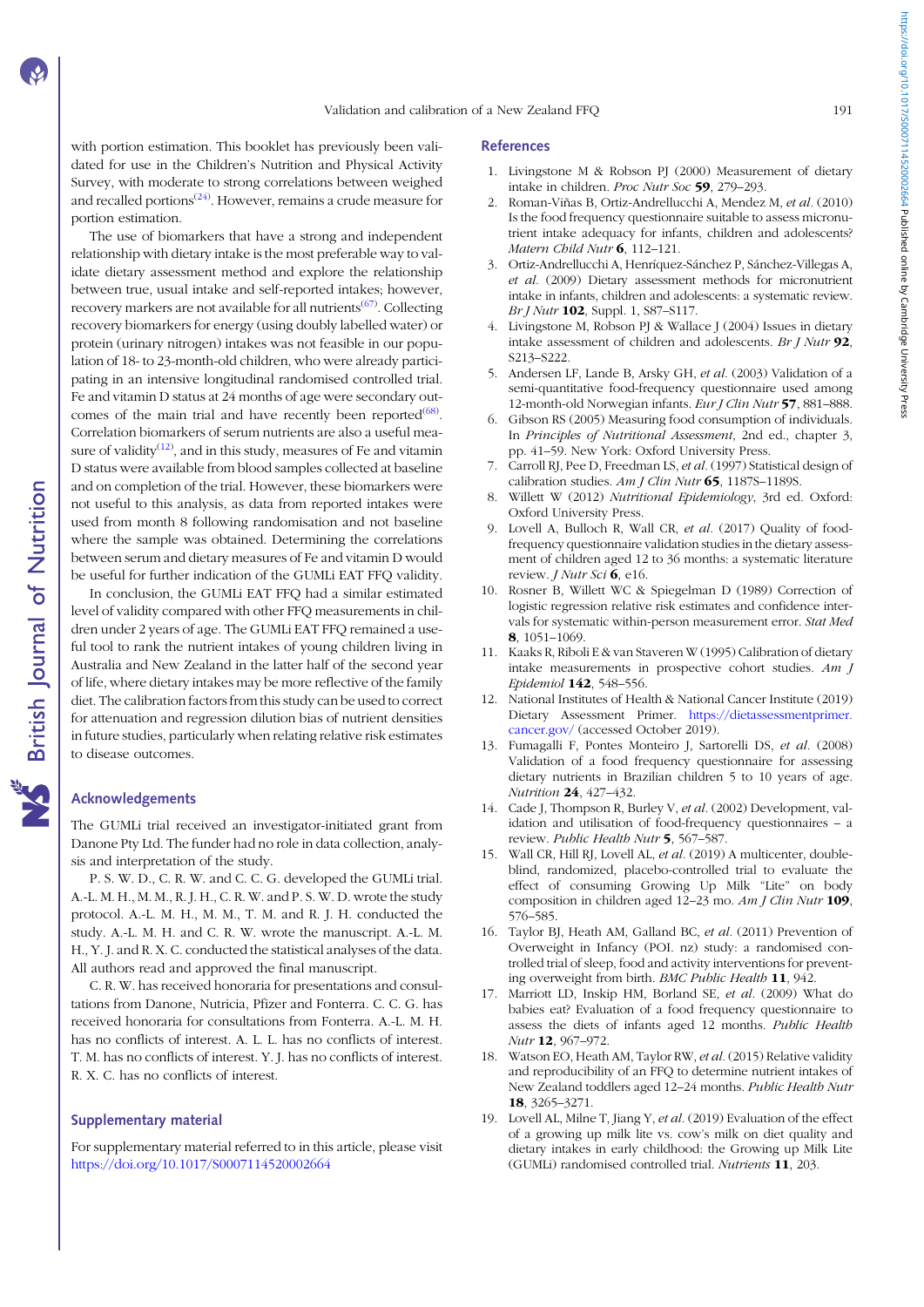192 A. L. Lovell et al.

- 20. Ministry of Health & Cancer Society of New Zealand (2013) Consensus Statement on Vitamin D and Sun Exposure in New Zealand. Wellington: Ministry of Health.
- 21. Mills VC, Skidmore PM, Watson EO, et al. (2015) Relative validity and reproducibility of a food frequency questionnaire for identifying the dietary patterns of toddlers in New Zealand. J Acad Nutr Diet 115, 551–558.
- 22. Bennett DA, Landry D, Little J, et al. (2017) Systematic review of statistical approaches to quantify, or correct for, measurement error in a continuous exposure in nutritional epidemiology. BMC Med Res Method 17, 146.
- 23. Watson P (2003) Development & Pretesting of Methodologies for the Children's Nutrition Survey: Validation Report: a Report to the Ministry of Health. Report Three: Institute of Food, Nutrition and Human Health, Massey University.
- 24. Commonwealth Scientific Industrial Research Organisation (CSIRO) (2008) Preventative Health National Research Flagship & University of South Australia. 2007 Australian National Children's Nutrition and Physical Activity Survey: Main Findings. Canberra: Australian Government Department of Health and Ageing.
- 25. Blanton CA, Moshfegh AJ, Baer DJ, et al. (2006) The USDA automated multiple-pass method accurately estimates group total energy and nutrient intake. *J Nutr* 136, 2594-2599.
- 26. Briefel RR, Reidy K, Karwe V, et al. (2004) Feeding infants and toddlers study: improvements needed in meeting infant feeding recommendations. *J Am Diet Assoc* 104, 31.
- 27. Devaney B, Kalb L, Briefel R, et al. (2004) Feeding infants and toddlers study: overview of the study design. J Am Diet Assoc 104, 8.
- 28. Emmett P, North K & Noble S (2000) Types of drinks consumed by infants at 4 and 8 months of age: a descriptive study. Public Health Nutr 3, 211-217.
- 29. Lennox A, Sommerville J, Ong K, et al. (2013) Diet, Nutrition Survey of Infants, Young Children, 2011. A survey carried out on behalf of the Department of Health and Food Standards Agency. London: Public Health England.
- 30. Commonwealth Scientific Industrial Research Organisation (CSIRO (2010) Preventative Health National Research Flagship & University of South Australia. User Guide: 2007 Australian National Children's Nutrition and Physical Activity Survey. Canberra: Australian Government Department of Health and Ageing.
- 31. Department of Health and Aging (2008) 2007 Australian National Children's Nutrition and Physical Activity Survey. Canberra, ACT, Australia: Australian Government Publishing Service.
- 32. The MathWorks Inc. (2018) MATLAB and Statistics Toolbox, release 2018a. Natick, MA: The MathWorks Inc.
- 33. Xyris Software Australia Pty Ltd (2018) Foodworks Professional v9. Brisbane: Xyris Software Australia Pty Ltd.
- 34. Institute for Plant & Food Research Limited, Ministry of Health. New Zealand Food composition Database: New Zealand FOOD files 2016 Version 01. 2016; Available at: [http://www.](http://www.foodcomposition.co.nz/foodfiles) [foodcomposition.co.nz/foodfiles.](http://www.foodcomposition.co.nz/foodfiles) Accessed 15/07/2018.
- 35. Food Standards Australia and New Zealand (FSANZ) (2016) AUSNUT 2011–13 Food Composition Data. [http://www.](http://www.foodstandards.gov.au/science/monitoringnutrients/ausnut/Pages/default.aspx) [foodstandards.gov.au/science/monitoringnutrients/ausnut/](http://www.foodstandards.gov.au/science/monitoringnutrients/ausnut/Pages/default.aspx) [Pages/default.aspx](http://www.foodstandards.gov.au/science/monitoringnutrients/ausnut/Pages/default.aspx) (accessed June 2018).
- 36. IBM Corp. (2018) IBM Statistics for Windows, version 26.0. Armonk, NY: IBM Corp.
- 37. SAS Institute (2014) The SAS System for Windows, release 9.4. Cary, NC: SAS Institute Inc.
- 38. Willett W (2012) Correction for the effects of measurement error. In Nutritional Epidemiology, 3rd ed., chapter 12, pp. 302–320. New York: Oxford University Press.
- 39. Rosner B & Willett WC (1988) Interval estimates for correlation coefficients corrected for within-person variation: implications for study design and hypothesis testing. Am J Epidemiol 127, 377–386.
- 40. Masson LF, MCNeill G, Tomany JO, et al. (2003) Statistical approaches for assessing the relative validity of a foodfrequency questionnaire: use of correlation coefficients and the kappa statistic. Public Health Nutr  $6$ , 313–321.
- 41. Landis JR & Koch GG (1977) The measurement of observer agreement for categorical data. Biometrics 33, 159-174.
- 42. Johansson I, Hallmans G, Wikman Å, et al. (2002) Validation and calibration of food-frequency questionnaire measurements in the Northern Sweden Health and Disease cohort. Public Health Nutr 5, 487-496.
- 43. Andersen LF, Lande B, Trygg K, et al. (2004) Validation of a semi-quantitative food-frequency questionnaire used among 2-year-old Norwegian children. Public Health Nutr 7, 757–764.
- 44. Williams PL & Innis SM (2005) Food frequency questionnaire for assessing infant iron nutrition. Can J Dietetic Pract Res 66, 176–182.
- 45. Marshall TA, Gilmore JME, Broffitt B, et al. (2003) Relative validation of a beverage frequency questionnaire in children ages 6 months through 5 years using 3-day food and beverage diaries. *J Am Diet Assoc* **103**, 714–720.
- 46. Rankin SJ, Levy SM, Warren JJ, et al. (2011) Relative validity of an FFQ for assessing dietary fluoride intakes of infants and young children living in Iowa. Public Health Nutr 14, 1229.
- 47. Parrish LA, Marshall JA, Krebs NF, et al. (2003) Validation of a food frequency questionnaire in preschool children. Epidemiology 14, 213–217.
- 48. Blum RE, Wei EK, Rockett HR, et al. (1999) Validation of a food frequency questionnaire in Native American and Caucasian children 1 to 5 years of age. Matern Child Health J 3, 167–172.
- 49. D'Ambrosio A, Tiessen A & Simpson JR (2012) Development of a food frequency questionnaire for toddlers of Low-German-Speaking Mennonites from Mexico. Can J Diet Pract Res 73, 40–44.
- 50. Palacios C, Rivas-Tumanyan S, Santiago-Rodríguez EJ, et al. (2017) A semi-quantitative food frequency questionnaire validated in Hispanic infants and toddlers aged 0 to 24 months. J Acad Nutr Diet 117, 526-535.e9.
- 51. Black AE & Cole TJ (2001) Biased over-or under-reporting is characteristic of individuals whether over time or by different assessment methods. J Am Diet Assoc 101, 70–80.
- 52. Black AE, Goldberg GR, Jebb SA, et al. (1991) Critical evaluation of energy intake data using fundamental principles of energy physiology: 2. Evaluating the results of published surveys. Eur J Clin Nutr 45, 583-599.
- 53. Goldberg GR, Black AE, Jebb SA, et al. (1991) Critical evaluation of energy intake data using fundamental principles of energy physiology: 1. Derivation of cut-off limits to identify under-recording. Eur J Clin Nutr 45, 569-581.
- 54. Nelson M, Black AE, Morris JA, et al. (1989) Between-and within-subject variation in nutrient intake from infancy to old age: estimating the number of days required to rank dietary intakes with desired precision. Am J Clin Nutr 50, 155–167.
- 55. Pereira RA, Araujo MC, Lopes TdS, et al. (2010) How many 24-hour recalls or food records are required to estimate usual energy and nutrient intake? Cadernos Saude Publica 26, 2101–2111.
- 56. Kipnis V, Freedman LS, Brown CC, et al. (1997) Effect of measurement error on energy-adjustment models in nutritional epidemiology. Am J Epidemiol 146, 842-855.

<span id="page-9-0"></span>

British Journal of Nutrition